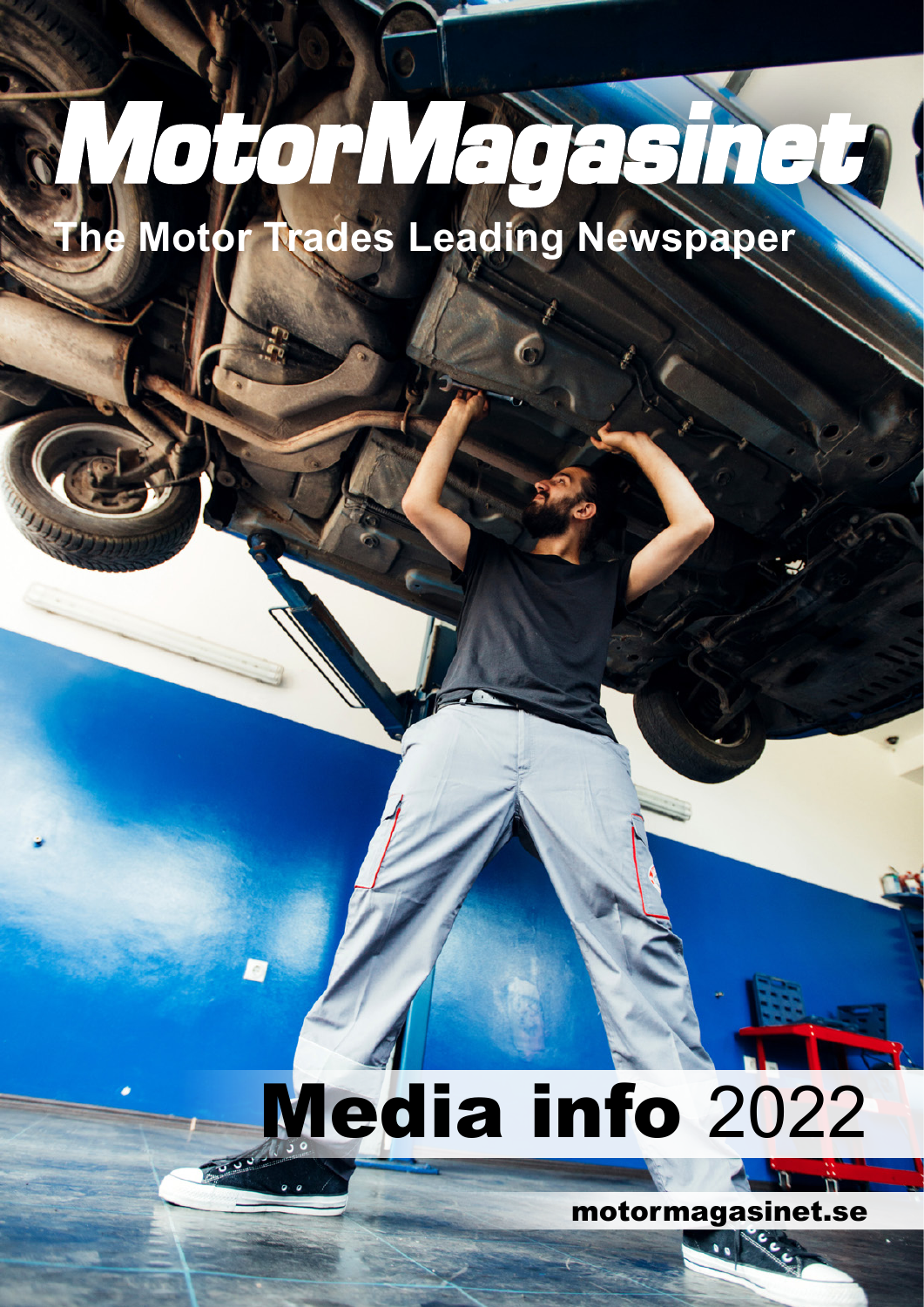| No | <b>Publ. date</b> | <b>Material</b> | <b>Theme</b>                                             |
|----|-------------------|-----------------|----------------------------------------------------------|
| 1  | January 12        | December 20     | Oil / Chemistry                                          |
| 2  | January 19        | January 5       | Tyreshop                                                 |
| 3  | January 28        | January 12      | Vehicle lifts / Jacks                                    |
| 4  | February 2        | January 19      | Alignment- / Measuringequipment                          |
| 5  | February 9        | January 26      | Body / Varnish                                           |
| 6  | February 16       | February 2      | Exchange parts / Spare parts                             |
| 7  | February 23       | February 9      | Brakes / Exhaust                                         |
| 8  | March 2           | February 16     | Profitable workshop                                      |
| 9  | March 9           | February 23     | Carwash / Car care                                       |
| 10 | March 16          | March 2         | Summer tires / Rims                                      |
| 11 | March 23          | March 9         | Workshop equipment                                       |
| 12 | March 30          | March 16        | Personnel / Recruitment                                  |
| 13 | April 6           | March 23        | <b>Batteries</b>                                         |
| 14 | April 20          | April 6         | Climate control                                          |
| 15 | April 27          | April 13        | Wheel suspension / Spring system                         |
| 16 | May 4             | April 20        | Tools / Compressed air                                   |
| 17 | May 11            | April 27        | Digital workshop / Business systems                      |
| 18 | May 18            | May 4           | Diagnostic                                               |
| 19 | May 25            | May 11          | Vehicle dismantling / Environmental management           |
|    | June 1            | May 18          | Gear box                                                 |
| 20 |                   |                 |                                                          |
| 21 | June 8            | May 25          | Workshop interior / Insert: Tires                        |
| 22 | June 15           | June 1          | <b>MotorMagasinet Deluxe</b>                             |
| 23 | August 10         | July 27         | Electrification                                          |
| 24 | August 17         | August 3        | Exchange parts / Spare parts                             |
| 25 | August 24         | August 10       | Carwash / Car care                                       |
| 26 | August 31         | August 17       | Vehicle lifts / Jacks                                    |
| 27 | September 7       | August 24       | Lightning/Car electronics/Automech. Frankfurt 13-17/9-22 |
| 28 | September 14      | August 31       | Oil / Chemistry                                          |
| 29 | September 21      | September 7     | Body / Varnish                                           |
| 30 | September 28      | September 14    | Winter tires / Rims                                      |
| 31 | October 5         | September 21    | Winter equipment / Car heater                            |
| 32 | October 12        | September 28    | Workshops and spareparts dealerships                     |
| 33 | October 19        | October 5       | Wheel suspension / Spring system                         |
| 34 | October 26        | October 12      | Heavy vehicles / Insert: Oil                             |
| 35 | November 2        | October 19      | Hand- / Special tools                                    |
| 36 | November 9        | October 26      | Profitable workshop                                      |
| 37 | November 16       | October 2       | Workshop equipment                                       |
| 38 | November 23       | November 9      | Diagnostic                                               |
| 39 | November 30       | November 16     | <b>Batteries</b>                                         |



# **Advertorials**

We offer advertorial ads in the magazine. This is where you as an advertiser is able to get your message spread into a concept of editorial and comprehensive image. As an advertiser, you contribute with facts, images and to be interviewed by a journalist. We compile, write and design your ad in a editorial way as a complete concept, which you approve.

# **Job ad**

Place your job ad in Motormagasinet, on the website and in our newsletter.

# **Supplements**

Let Motormagasinet be the marketing channel for your brochures, fact sheets, invitations, product presentations, offers and more. Contact the marketingdepartment for more information and prices.

# **Advertising Material, send to:**

annons.motormagasinet@nordiskemedier.se

# **Contacts**



# Editorial staff **Editor-In-Chief**

Pierre Kjellin +46 (0)73-682 53 19 pierre.kjellin@motormagasinet.se



Marketing **Media Manager** Mikael Köhler +46 (0)73-682 53 49 mikael.kohler@motormagasinet.se



**Reporter** Malin Clarke Isaksson +46 (0)79 335 70 21 malin@motormagasinet.se



**Key Account Manager** Jimmy Karlsson +46 (0)70-995 13 41 jimmy.karlsson@motormagasinet.se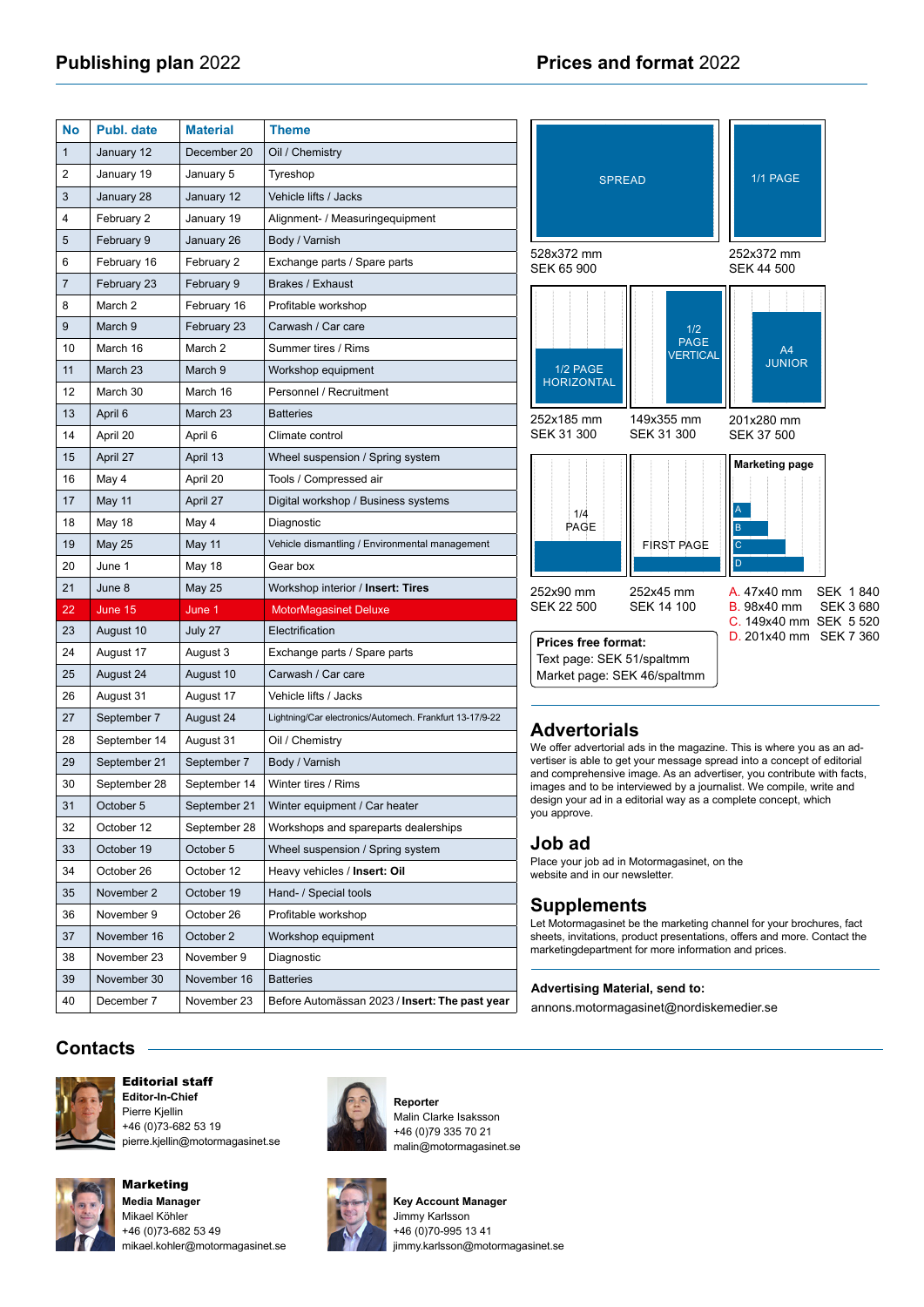# **motormagasinet.se • Prices and format** web/newsletter 2022



| <b>Top banner Full Size</b> 1800x450 px, static, max 250 kb SEK 29.500          |  |
|---------------------------------------------------------------------------------|--|
| <b>Billboard</b> 980x540 px, static or animated, max 150 kb  SEK 25.500         |  |
| <b>Top banner</b> 930x180 px, static or animated, max 70 kb SEK 12.000          |  |
| Sticky banner 240x400 px, static or animated, max 90 kb  SEK 10.000             |  |
| Corner banner 200x300 px, static or animated, max 70 kb  SEK 6.500              |  |
| Side banner 200x175 px, static or animated, max 40 kb  SEK 2.000                |  |
| <b>Campaign banner 1*</b> 300x250 px, static or animated, max 70 kb  SEK 9.500  |  |
| <b>Campaign banner 2**</b> 300x250 px, static or animated, max 70 kb  SEK 7.000 |  |
| Giga banner 1 930x250 px, static or animated, max 70 kb SEK 12.000              |  |
| Giga banner 2 930x250 px, static or animated, max 70 kb SEK 7.000               |  |

\* When you buy ad slot no 1 you will also be visible at ad slot no 3, further down on the page \*\* When you buy ad slot no 2 you will also be visible at ad slot no 4, further down on the page

> **Membership SEK 11.800/year. As a member you receive membership prices**

## **File types**

Static jpg, animated gif, Html (zip-file) Script All banners must be responsive. Animations should keep within 20 seconds. Design of the ads are included in the price (one proof, then SEK 1.000 per started hour) Sticky banner, corner banner and side banner are only showed on desktop.

# **Native advertising**

Native Advertising is a sponsored text on motormagasinet.se that is marked as an ad.

The content is designed so that the reader perceives it as a natural part of the platform. The sponsored content should,

for maximum effect, be relevant to the target audience and add value to the reader

Price: SEK 15.000/week (Including telephone interview by text author).



**Top banner Full Size** 1800x450 px, static, max 250 kb...................... SEK 29.500 **Billboard** 980x540 px, static or animated, max 150 kb ....................... SEK 25.500 **Top banner** 930x180 px, static or animated, max 70 kb...................... SEK 12.000 **Sticky banner** 240x400 px, static or animated, max 90 kb ................. SEK 10.000 **Corner banner** 200x300 px, static or animated, max 70 kb................ SEK 13.000 **Side banner** 200x175 px, static or animated, max 40 kb ...................... SEK 2.000 **Campaign banner 1** 300x250 px, static or animated, max 75 kb........... SEK 7.750 **Campaign banner 2** 300x250 px, static or animated, max 75 kb........... SEK 6.000 **Title banner** 300x60 px, static, max 20 kb .......................................... SEK 13.000 **Inread article banner** 660x200 px, static or animated, max 100 kb...... SEK 13.000

# **File types**

Static jpg, animated gif, Html (zip-file) Script

All banners must be responsive. Animations should keep within 20 seconds. Design of the ads are included in the price (one proof, then SEK 1.000 per started hour) Sticky banner, corner banner and side banner are only showed on desktop.

# Newsletter, prices per mailing



| Streamer 820x28 px, static, max 50 kb. Price per week SEK 7.500  |  |  |
|------------------------------------------------------------------|--|--|
|                                                                  |  |  |
|                                                                  |  |  |
|                                                                  |  |  |
| Middle advert Full Size 820x200 px, static, max 50 kb  SEK 4.000 |  |  |
|                                                                  |  |  |
| Bottom advert Full Size 820x200 px, static, max 50 kb SEK 3.000  |  |  |

# **File types**

**All prices are membership prices**

Static jpg, gif or png. All banners must be static.

Design of the ads are included in the price (one proof, then SEK 1.000 per started hour)